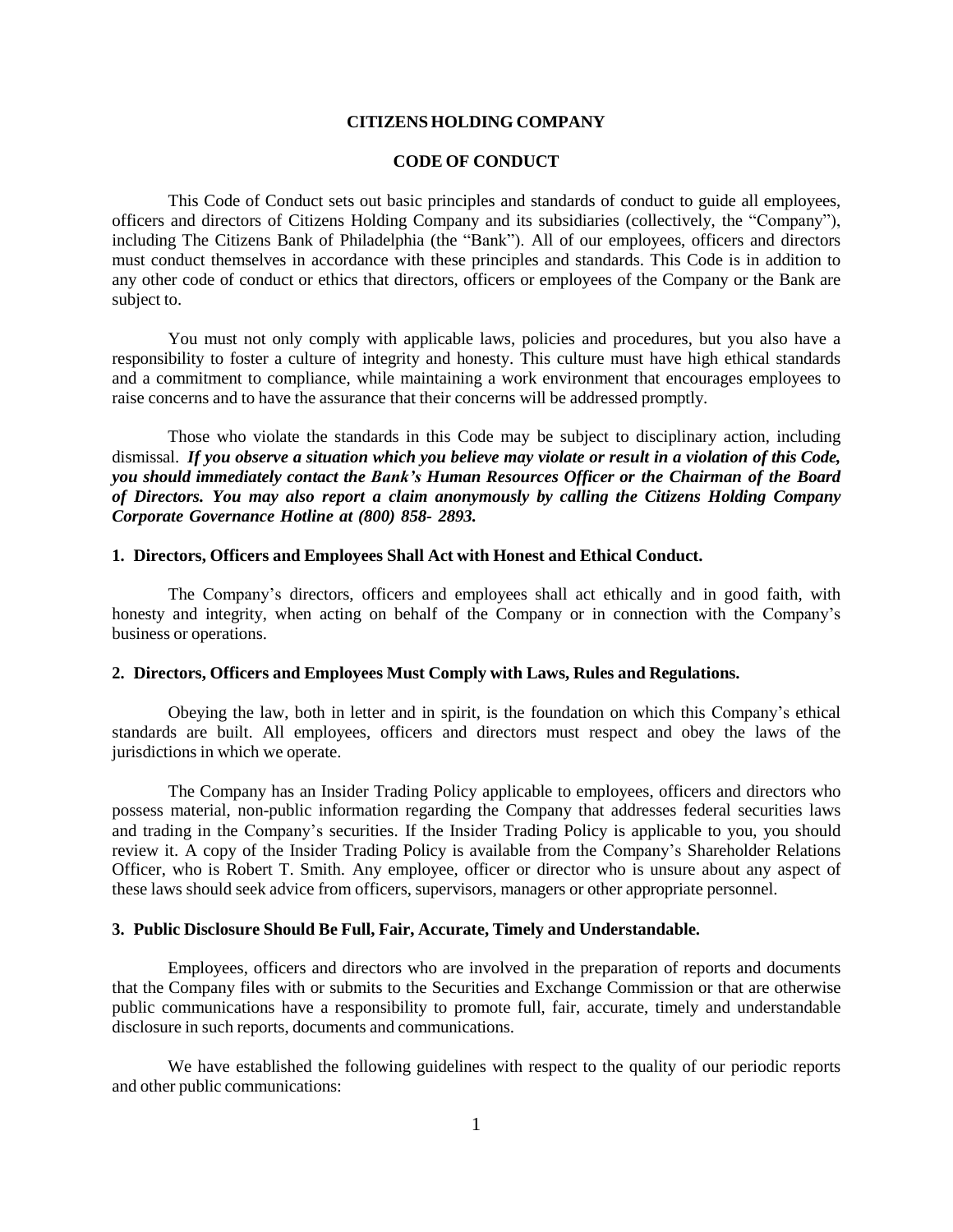- All Company accounting records, as well as reports produced from those records, must be kept and presented in accordance with the laws of each applicable jurisdiction.
- All records must fairly and accurately reflect the transactions or occurrences to which they relate.
- All records must fairly and accurately reflect in reasonable detail the Company's assets, liabilities, revenues and expenses.
- The Company's accounting records must not contain any false or intentionally misleading entries.
- No transactions may be intentionally misclassified to accounts, departments or accounting periods or in any other manner.
- All transactions must be supported by accurate documentation in reasonable detail and recorded in the proper account and in the proper accounting period.
- No information may be concealed from the internal auditor or the independent auditors.
- Compliance with United States generally accepted accounting principles and the Company's system of internal accounting controls is required at all times.

# **4. Directors, Officers and Employees Must Avoid Conflicts of Interest.**

Directors, officers and employees must avoid conflicts of interest involving the Company or its business. A "conflict of interest" occurs when an individual's private interest interferes in any way, or even appears to interfere, with the interests of the Company as a whole. A conflict situation can arise when an employee, officer or director takes actions or has interests that may make it difficult to perform his or her work for the Company objectively and effectively. Conflicts of interest also arise when an employee, officer or director, or a member of his or her family, receives improper personal benefits as a result of his or her position in or with the Company.

Although we cannot identify all possible conflicts, following are some of the more common conflicts, which must be avoided:

- *Improper Personal Benefits from the Company* Conflicts of interests arise when a director, officer or employee, or a member of his or her family, receives improper personal benefits as a result of his or her position in the Company. You may not accept any benefits from the Company that have not been duly authorized and approved pursuant to Company policy and procedure, including any Company loans or guarantees of your personal obligations.
- *Financial Interests in Other Businesses* You should avoid having an ownership interest in any other enterprise if that interest compromises or appears to compromise your loyalty to the Company. For example, you may not own an interest in a company that competes with the Company or that does business with the Company (such as a supplier) unless you obtain the written approval of the Audit Committee before making any such investment. However, it is not typically considered, and the Company does not consider it, a conflict of interest (and therefore prior written approval is not required) to make investments in competitors, clients or suppliers that are listed on a national or international securities exchange so long as the total value of the investment is less than one percent (1%) of the outstanding stock of the corporation and the amount of the investment is not so significant that it would affect your business judgment on behalf of the Company.
- *Business Arrangements with the Company*  Without the prior written approval of the Audit Committee, you may not participate in a joint venture, partnership or other business arrangement with the Company.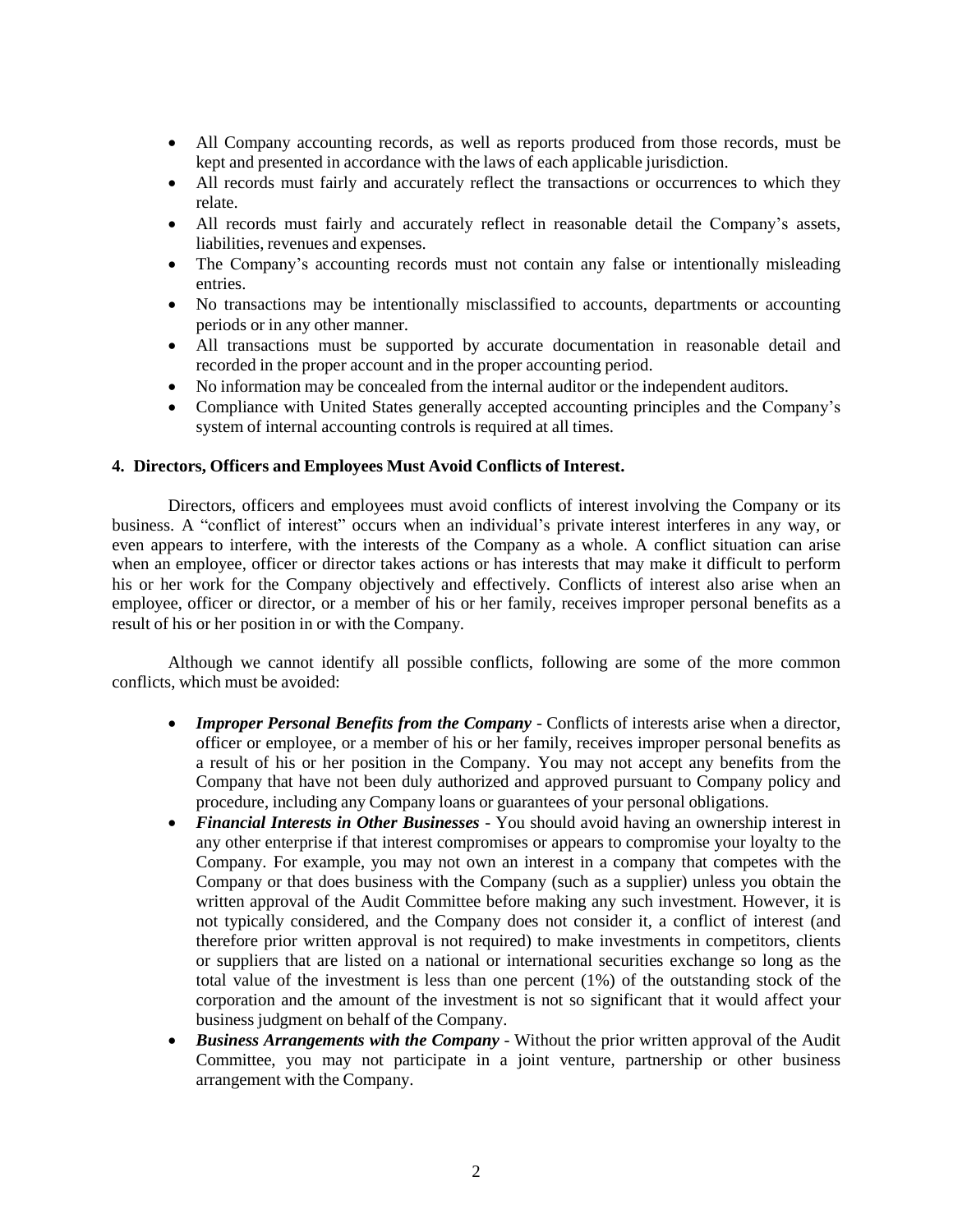- *Outside Employment or Activities with a Competitor* Simultaneous employment with or serving as a director of a competitor of the Company is strictly prohibited, as is any activity that is intended to or that you should reasonably expect to advance a competitor's interests at the expense of the Company's interests. You may not market products or services in competition with the Company's current or potential business activities. It is your responsibility to consult with the Audit Committee to determine whether a planned activity will compete with any of the Company's business activities before you pursue the activity in question.
- *Outside Employment with a Supplier* Without the prior written approval of the Audit Committee, you may not be a supplier to, or be employed by, serve as a director of or represent a supplier with, the Company. Without the prior written approval of the Audit Committee, you may not accept money or benefits of any kind from a third party as compensation or payment for any advice or services that you may provide to a client, supplier or anyone else in connection with its business with the Company.
- *Family Members Working in the Industry* If your spouse, your children, parents, or inlaws, or someone else with whom you have a familial relationship, is a competitor or supplier of the Company or is employed by one, you must disclose the situation to the Audit Committee so that the Company may assess the nature and extent of any concern and how it can be resolved. You must carefully guard against inadvertently disclosing Company confidential information and being involved in decisions on behalf of the Company that involve the other enterprise.

Any employee, officer or director who becomes aware of a conflict or potential conflict of interest or any material transaction or relationship that reasonably could be expected to give rise to a conflict of interest should bring it to the attention of the Human Resources Officer. Conflicts of interest may not always be clear, so if you have a question, you should consult with the Human Resources Officer of the Company or other personnel or legal counsel designated by the Company from time to time.

# **5. Confidentiality of Company Information Must Be Maintained.**

Employees, officers and directors of the Company must maintain the confidentiality of information entrusted or made available to them by the Company or its customers, except when disclosure is authorized by the Company or legally mandated, and must not use that information for personal advantage. Confidential information includes all non-public financial and other material information and other records of the Company. It also includes ratings and contents of examinations by federal regulatory authorities, the distribution of which is restricted.

# **6. Directors, Officers and Employees Are Prohibited from Taking the Company's Corporate Opportunities.**

Employees, officers and directors are prohibited from (a) taking for themselves personally opportunities that are discovered through the use of the Company's property, information or position, without the consent of a majority of the "qualified directors," as defined in Section 79-4-8.62 of the Mississippi Business Corporation Act or any successor provision, (b) using the Company's property, information or position for improper personal gain, or (c) competing with the Company directly or indirectly. Employees, officers and directors owe a duty to the Company to advance its legitimate interests when the opportunity to do so arises.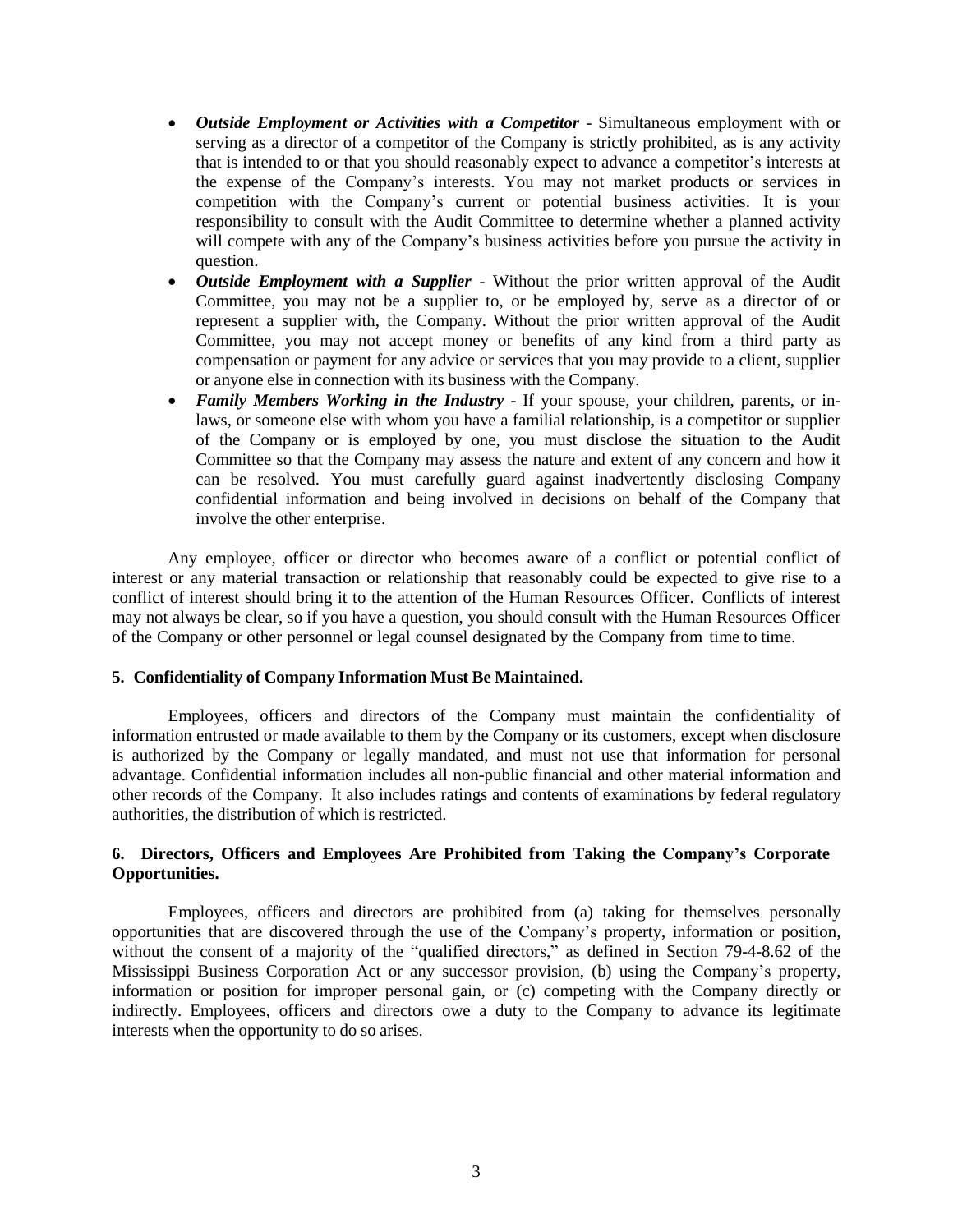### **7. Fair Dealing In All Activities Is Expected.**

Each employee, officer and director must endeavor to deal fairly with the Company's customers, suppliers, competitors and employees. An employee, officer or director should not take unfair advantage of anyone through manipulation, concealment, abuse of privileged information, misrepresentation of material facts or any other intentional unfair-dealing practice in connection with the Company's business.

## **8. Directors, Officers and Employees Should Protect and Properly Use the Company's Assets.**

All employees, officers and directors should protect the Company's assets and ensure their efficient use. Theft, carelessness and waste have a direct impact on the Company's profitability. All Company assets should be used for legitimate business purposes. Company equipment should not be used for non-Company business, but incidental personal use may be permitted in accordance with the Company's policies and procedures.

## **9. Waivers of this Code Must Be Approved and Disclosed.**

Any waiver of this Code for non-executive officers and other employees of the Company may be made only by the Audit Committee of the Board of Directors; any waiver of this Code for executive officers or directors of the Company may be made only by the full Board of Directors. Any waiver that pertains to an executive officer or director of the Company must be disclosed in a Form 8-K filing with the Securities and Exchange Commission within four business days of such waiver.

## **10. Directors, Officers and Employees Must Report Illegal or Unethical Behavior or Violations of this Code.**

We must all work to ensure prompt and consistent action against violations of this Code. Employees, officers and directors are responsible for promptly reporting to the Human Resources Officer any issue or concern which they believe in good faith is a violation of this Code or otherwise constitutes misconduct or illegal or unethical behavior. Employees, officers and directors are also encouraged to talk to the Human Resources Officer, or to supervisors, managers or other appropriate personnel, when in doubt about the best course of action in a particular situation. Violations of this Code and legitimate claims of misconduct or illegal or unethical behavior may be reported through the Citizens Holding Company Corporate Governance Hotline toll-free at (800) 858-2893. This hotline is monitored by the Internal Auditor and all credible claims are then reviewed by the Audit Committee.

Any claim of a possible violation of this Code or of other improper behavior may be made anonymously, if the claimant so desires, by reporting the claim via the Corporate Governance Hotline. All claimants shall be provided confidentiality to the extent practicable in the handling of the potential violation. Employees, officers and directors are expected to cooperate in internal investigations of any potential violation of this Code or of any misconduct or illegal or unethical behavior.

No one will be subject to retaliation because of a good faith report of a suspected violation.

# **11. The Human Resources Officer Will Administer this Code.**

This Code shall be administered by the Company's Human Resources Officer. Company employees, officers and directors are encouraged to seek guidance regarding the application or interpretation of this Code from the Human Resources Officer. The Company's Human Resources Officer shall immediately report allegations of violations of this Code or of other improper behavior to the Audit Committee of the Board of Directors of the Company.